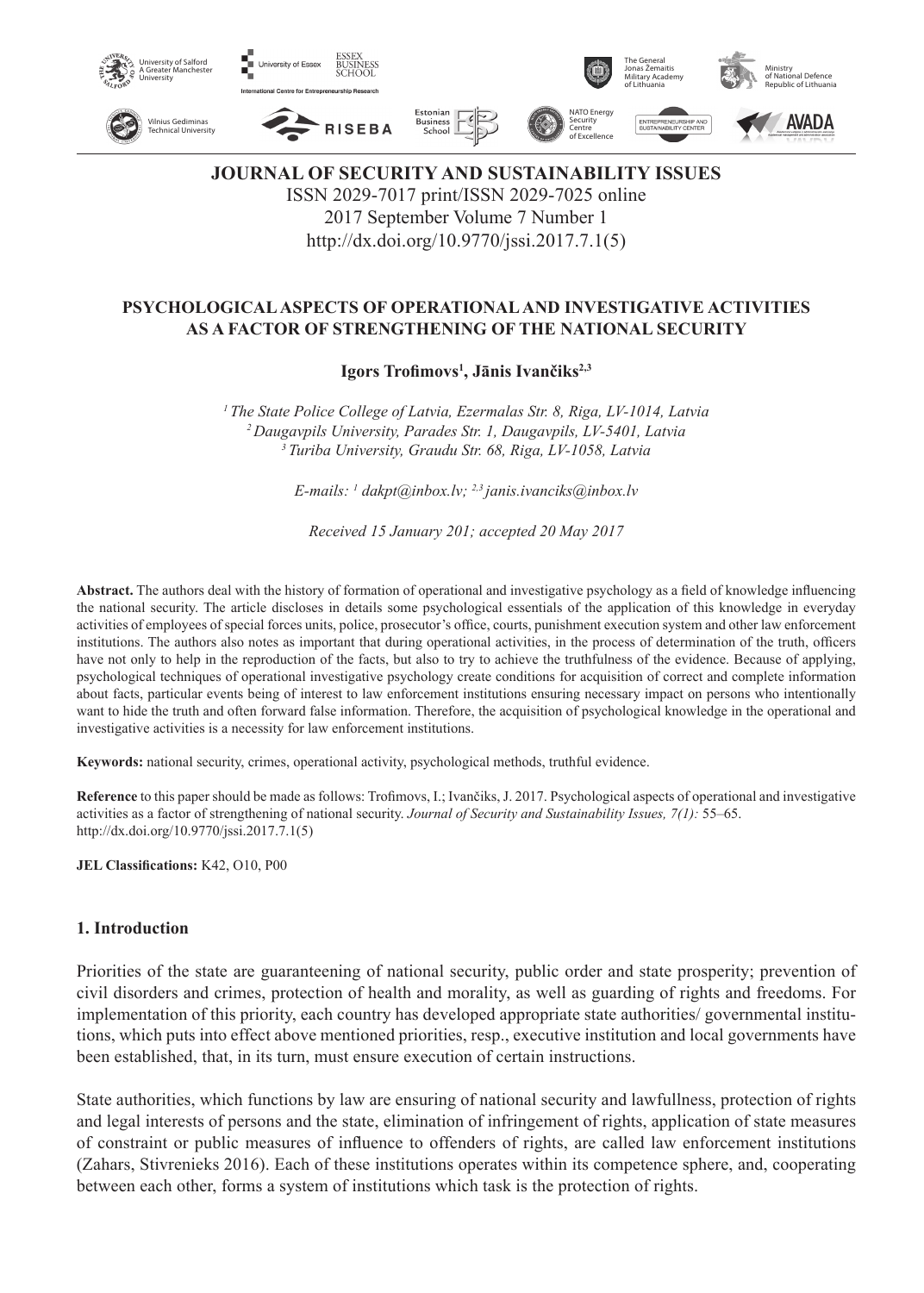The competence of the system of law enforcement institutions comprises prevention, detection and investigation of unlawful offences. A significant part of crimes are committed covert; criminals, especially organized criminal groups, act secretly, actively and purposefully against efforts of the state to detect and investigate their crimes (Tumalavičius et.al. 2016). Therefore, to clarify the truth, prevent and detect crime, it is necessary to execute operational activities.

Specific character of truth clarification in operational activities include the need to restore the facts, actions that may be determined only by the mediation of witnesses or participants of events/ incidents. In order of giving opportunity to witnesses to restore the objective reality as completely as possible, they always need a certain help. This assistance is doubtless nothing more than a certain psychological impact (Ratinov 1967). Most crimes are a twist of various very complex, mutually opposite interests of persons, by assistance of which the truth about the events and facts should be clarified in the process of operational activities. In the everyday life, the conflict of such interests leads to the situation that some individuals knowingly hide certain facts or intentionally deforms them.

# **2. Objectives and tasks of operational and investigative psychology**

Each official of the subjects of operational activities (hereinafter referred to *operational officer*) bases inevitably during the work process on the data of psychology, sometimes without noticing it. This is empirical, everyday psychology, based on individual experience, knowledge of life and people.

However, along with empirical knowledge, an operational officer needs also scientific knowledge (Kavalieris, Makans 2008). However, this empiric knowledge, acquired finally by an experienced operational officer during long-time seeking and through disappointments, mistakes and discoveries, may be approved or, on the contrary, disproved in a very short time period and with sufficient accuracy thanks to objective psychological research.

Meantime, a detailed research of psychological basic principles in the Criminal Law, Forensics, Penitentiary Science and Theory of Operational Activities have lead to the development of such recommendations which allow to avoid many failures, make easier the work of operational officers, and, to some extent, compensate differences in their experience and skills (Sinilov 2016; Konovalova 1978). Therefore, knowledge of psychology is needed for both beginners and skilled operational officers.

The necessity to use results of psychological research in the field of operational activities is determined by the following specific features:

1. Operational activities have the character of constant and hidden conflicting interaction with criminal environment, with persons who plan, prepare crimes or who have already committed crimes. As a consequence, operational activities: are executed secretly related to a certain risk due to a lack of complete information about criminal events and persons involved in them, and, accordingly, depends on matter of chance to a certain extent; objectively contains possibility of failure of the carried out operational activities, and beginning of unwelcome consequences due to the counteractions of criminals; it is extremal because of constant diversity of organizational forms and tactical methods, regular shortage of time, availability of factors of professional risk and physical danger.

2. Operational activities are characterized by:

- constant analysis and forecasting of results of own activities and activities of criminal elements;
- constant operational readiness for actions in extreme situations.

3. Operational activities are:

- $\bullet$  built on a regulatory and legal basis;
- $\bullet$  related to involvement of diverse forces, means and methods;
- $\bullet$  always conformed to the operational conditions and specific tactical situations;
- $\bullet$  characterized by high dynamism due to a constant change of functioning environment.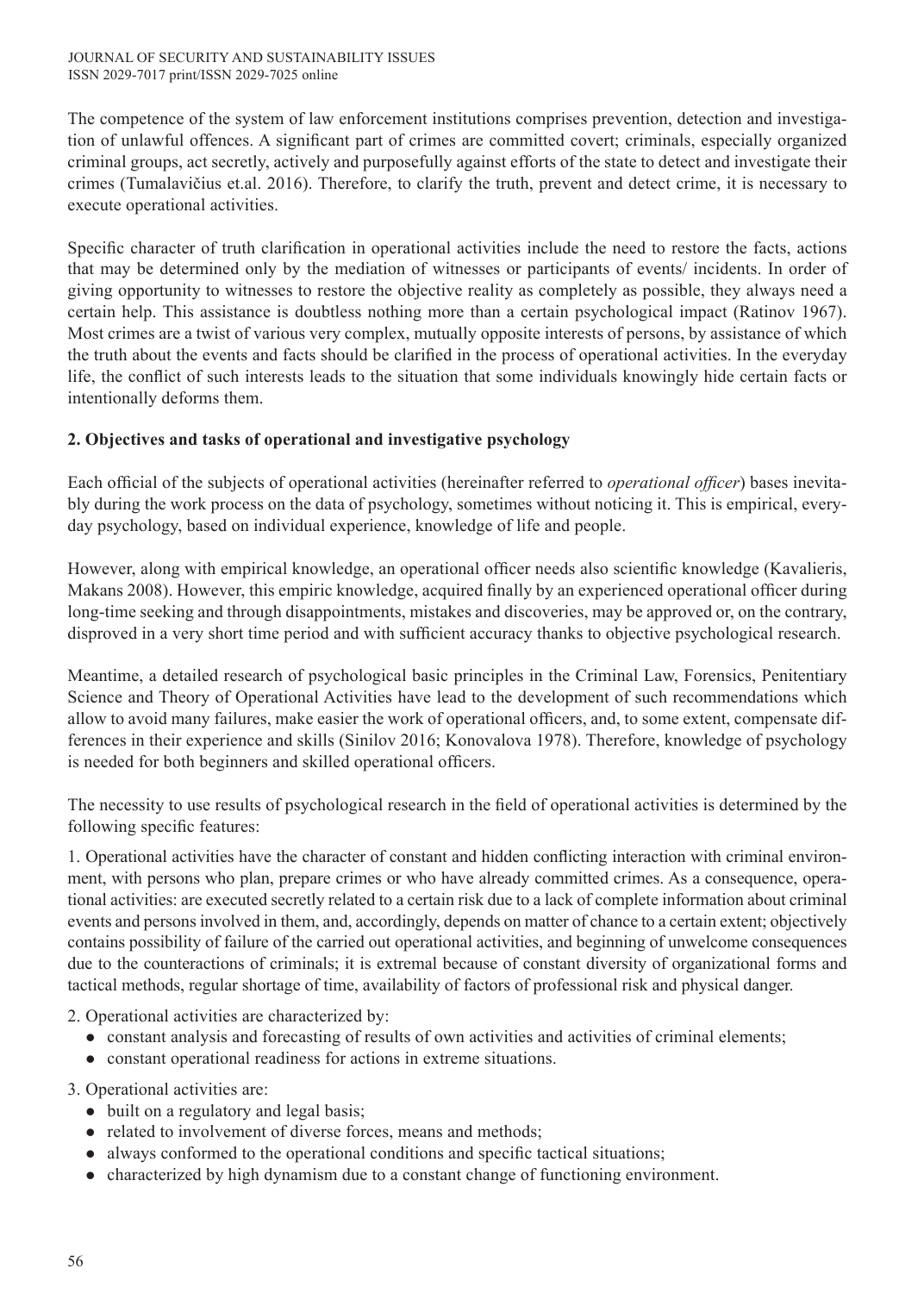Of course, above mentioned specific features of operational activities are not full-scale ones, however, they are among the most significant. Even an incomplete list of these features shows with certainty that this activity, like any other, has significant psychological components, and the human psyche is its constant, necessary and highly dynamic element. In this regard, within the framework of Legal psychology and Theory of operational activities, the operational investigative psychology acquires its motivation. Regularities and mechanisms of psyche of individuals should be considered as subjects of operational investigative psychology. Individuals acts here as subjects of operational activities and as criminal elements opposing to them, namely, as persons engaged in illegal activities and their environment, as well as psychology of criminal groups and criminal communities, an also psychology of their conflictual interaction among themselves under appropriate objective conditions.

The aim of operational and investigative psychology is to add to the theory of operational activities the knowledge of logical and psychological regularities occurring in connection with the receipt of primary information about crimes in preparation or about committed crimes. These regularities find their expression in construction of versions and forecasts, and are related to the analysis of problematic situations in the circumstances of informational uncertainty and operational risk. They, resp., regularities are associated with the use of intuitive (unconscious) methods of operational thinking. At the present stage, the importance of social and psychological aspects of operational activities increases on its organizational and administrative level. It is about the use of data from psychological research when estimating and selecting personnel for operational units (professional selection).

Taking into consideration above mentioned, the main tasks of operational investigative psychology are formed:

- research of actual state of public relations of subjects of operational activities with citizens and criminal environment for objective assessment of dependency in the fight against crime and for development of sciencebased legal and psychological recommendations for improvement of them;
- promotion of professional and psychological development of individuality of subjects of operational activities in accordance with law enforcement functions carrying out by them;
- development of psychologically well-grounded recommendations for establishment of reliable relationship with people involved in the process of operational activities for prevention and detection of covert serious and very serious crimes, for solving of problematic and conflict situations arising from them, etc.

As we may see, the operational and investigative psychology similarly with the theory of operational activities according to their aims and tasks, is an applicable, practically oriented branch of the scientific knowledge.

## **3. Methods of psychological influence/impact when receiving and transmitting information during communication.**

The practice of information receipt shows that psychological factors play a crucial role in this process. In most cases, the success depends on the ability of an operational officer to establish psychological contact with the interlocutor and influence his/ her psyche in the process of communication. Such influence is realized for different purposes (Ivančiks, Makans 1994). One of them is to provide certain information that the interlocutor would not like to share with anyone.

There are *two main ways* to obtain the necessary information:

*1. To encourage the object to involuntary expression of facts that are of interest to operational officers.* 

For obtaining necessary information, the author identifies a number of the following methods:

*Demonstration of specified articles/ things*, which "animate" corresponding image in the memory of an object and encourage him/ her to involuntary expressions. *For example*, in order to find out whether a person of interest is familiar with religious articles, an offocer demonstrates unobtrusively any icons, crosses, bindings, which may objectively help to the relevant expressions, as well as to conversation in general. Moreover, *for example*,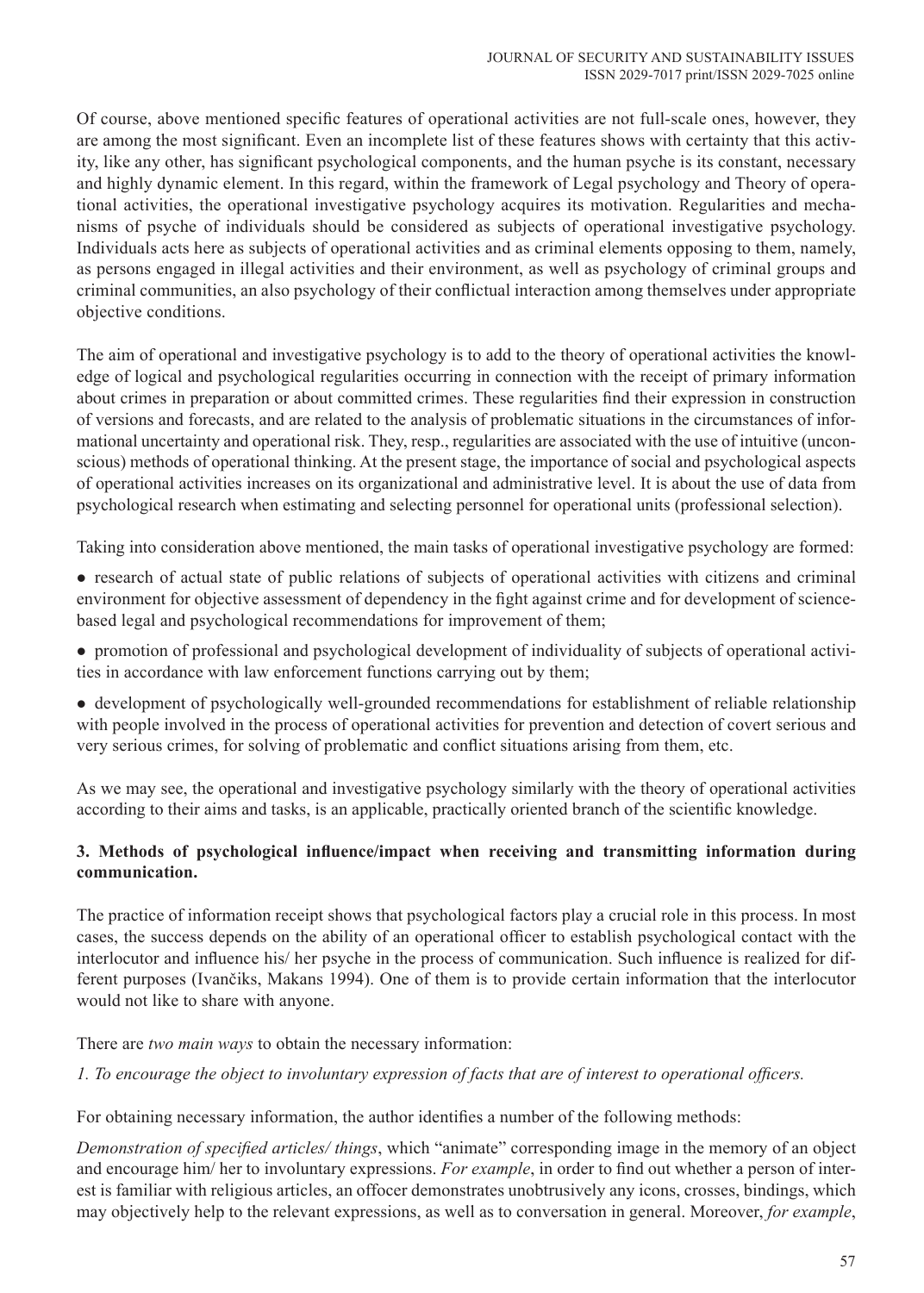to find out some aspects of the life of the person of interest, you may use appropriate advertising materials, for example, to start a conversation about automobile theme – a newspaper, a magazine. The personal belongings of the object (telephone, toiletries, etc.), articles belonging to his/her relatives; other articles accessible to perception may also be used. The presence of such specific articles/ things gives a double psychological result. *On the one hand*, an album, for example, reproduces in the memory of the object images of the past stored there, and *on the other hand* – encourages to concrete expressions. It should be noted that the main rule of application of this method is the following: the encourage to involuntary expression when demonstrating objects reaches its specific aim only if an object does not realize that this article serves as a motive for expression.

*Use of adjacent/ related topic of conversation.* Such a topic enlivens a series of images in the memory of a person, inevitably capturing also images from the sphere of forbidden, respectively, only to him/ her known information into own mental outlook. Switching to a related topic may be realized through a variety of various neutral questions. The main conditions for the successful application of this method are as follows:

1) topic of conversation used as a related one must be known to the object and must have a certain personal significance and value for him/ her, the topic should not be too close to the main question to be found out, because otherwise, the topic acquires the character of a poorly camouflaged direct question;

2) a related topic should logically follow from the concrete situation. Therefore, the essence of use of adjacent/ related subjects of conversation for obtaining of information, being of interest to an operational officer, is: to revive impressions stored in the memory of the person of interest, to camouflage the actual meaning of the related topic and, as a result, to induce him/her to transmit unintentionally the relevant information.

*Approaching to feelings of self-esteem.* This technique involves praise, flattery, an emphatic expression of respect, great interest and attention related to the object. The technique is especially effective in dealing with selfish and ambitious people. Approaching to feeling of self-esteem makes possible to establish close relations with such people and promotes expression of sincerity from them. Conditions for successful application of this method:

1) before praise, one should always make a compliment; 2) when handling praise, one should take appropriate facial expression and pose; 3) to emphasize the "veneration" to/ "good qualities" of the object better when comparing him/ her with opponents. At the same time, one should know that everything is good in moderation, and this should not be forgotten.

*Display of indifference.* This technique is used when the interlocutor has a great desire to discuss the information that he/ she has at his/ her disposal, to mention in the conversation piece of news known only to and of great importance for him/ her. Expression of indifference to the information important from the point of view of the object and neglecting of it, hurts the self-esteem of the object, and thereby stimulates the presentation of additional data emphasizing the significance of this information. The conditions, which are necessary for successful application of this method, are as follows:

1) one have to feel in time that an object is "overflowed" with information. This is certainly noticeable in his/her behaviour: the object shoots frequent glances at he operational officer; she/ he cannot sit quietly in one place; the object begins to gesticulate intensely and shows that he/she possesses information;

2) it is not allowed at this time to expose to the object your topic of conversation; 3) expression of indifference on the side of an officer may induce the object to speak only under conditions of trust.

*Use of emotional stress.* The condition of psychic strain is understood under emotional stress in this case. In this condition, a person's control over his/ her behaviour and expressions is weakened. There are several stages in the development of this condition. *The main stage* is a period of intensive emotional experiences, poorly controlled actions and speech reactions. As a result, the emotional stress comes at an end with a gradual transition to peacefulness. You can put the object into a state of emotional stress by asking an unexpected question; by making an inaccurate or false statement by reporting seemingly "important" information; or by showing your competence in anything.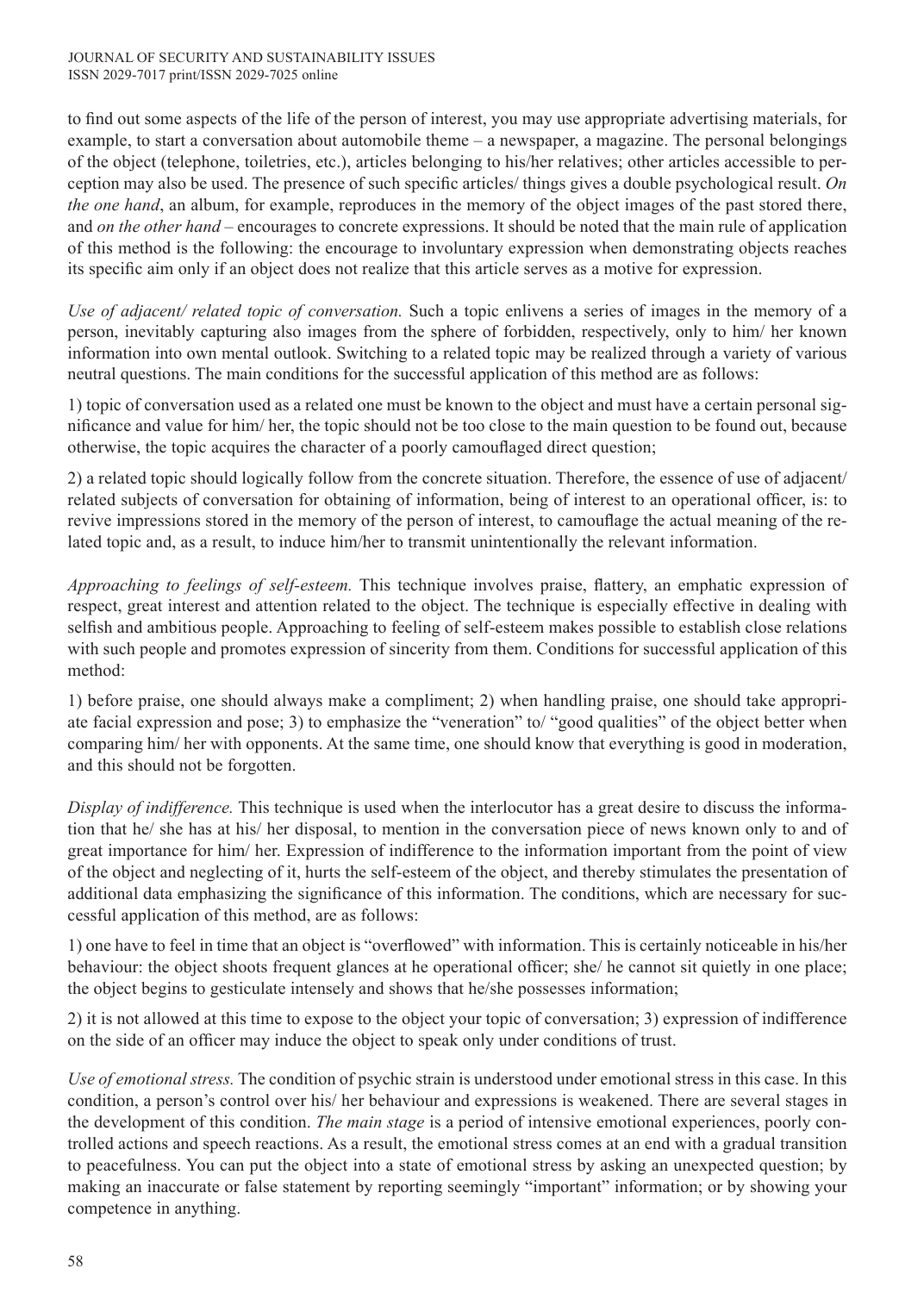*Furnishing of false evidence.* It is known long before that a person has trust in ideas that arise in his own head much more than in those, which are presented to him/ her by other people. Therefore, professionally experienced operational officers try to avoid direct pressure on the object as much as possible, and prefer indirect influence on the way of thinking of the object. To do this, officers, as it were, inadvertently toss to the object certain information, the conclusions from which the object must do oneself. The art of obtaining information is based exactly on the fact that due to the competent submission of certain facts, the object of our interest has to draw precisely those unambiguous conclusions and deliver it to a listener, as an operational officer had intended.

*Creating an image of "simpleton".* The essence of this method is that an officer, intentionally belittling his own mental abilities, tries to create the feeling of intellectual superiority in an object. As a result, the object loses alertness, as it does not expect any intrigue from this "simpleton" with which he/she communicates. In fact, a simpleton proves to be the object.

The *second way* to obtain necessary information is:

2. To encourage the object to involuntary physical and expressive activities, containing corresponding information.

The methods, using which this technique of obtaining information is realized, are the following: *Demonstration of concrete articles/ things related to criminal activities of an object.* 

This method is successfully used in operational and investigative practice. As an example, we may give some facts about the expressive reactions of the detainee C. to articles/things related to his criminal activities. In the process of inspecting the place where he left his car, bank pouch with money, he had stolen and had hidden being in hiding from the police tracking, was confiscated. In order to verify the psychological impact of confiscated bank bags on S., the officer, as it were, accidentally opened the safe door at the beginning of one of the examination, in which bank pouches were placed. Seeing the bank bags, he behaved nervously during the entire interrogation, and in the prison cell concretely stated: "Everything is lost. They have found money ...". Continuing to apply the planned tactical techniques, the employee left on the table a bank pouch similar to the one stolen by the detainee. The detainee watched the pouch for a long time, and during signing the minutes, he touched the pouch convulsively. In this case, the object reacted to stimulating influence resp., thing with expressive or physical actions. He, of course, was quite aware of the significance of such articles/ things, but his expressive movements (in facial expressions, posture, fingering) were completely unconscious. However, exactly these involuntary reactions contain the information being of interest for investigation officers, that is, information about involvement of a person in committed crime. Provisions of practical use of this method are as follows:

1) specific articles/ things to be demonstrated must be truly or eventually related to the criminal activity of this subject;

2) the subject must perceive these things in a corresponding situations;

3) actions and behaviours of a person who demonstrates the article/ thing must express his/ her neutral relation to these thing, and must be adequately motivated.

*Creation of short-term psychologically sharp life situations.* Such situations may be either naturally developed or artificially created. Therefore, this technique was applied enough successfully during search a place of a drug dealer. While the search was executed in the rooms, the drug dealer showed no signs of worry, indifferently staring out the window. After a while, one of the officers went into the kitchen and suddenly gave a cray: "Here is!" The drug dealer suddenly gave a jump, ran into the kitchen and looked at a locker above the refrigerator. In the created unexpected and psychologically sharp situation, wanting to make sure that the hiding-place is found, the drug dealer involuntarily gave his view to the place where the hiding-place with a large amount of drugs really was. During the other search a place, another similar situation occurred. When searching a room,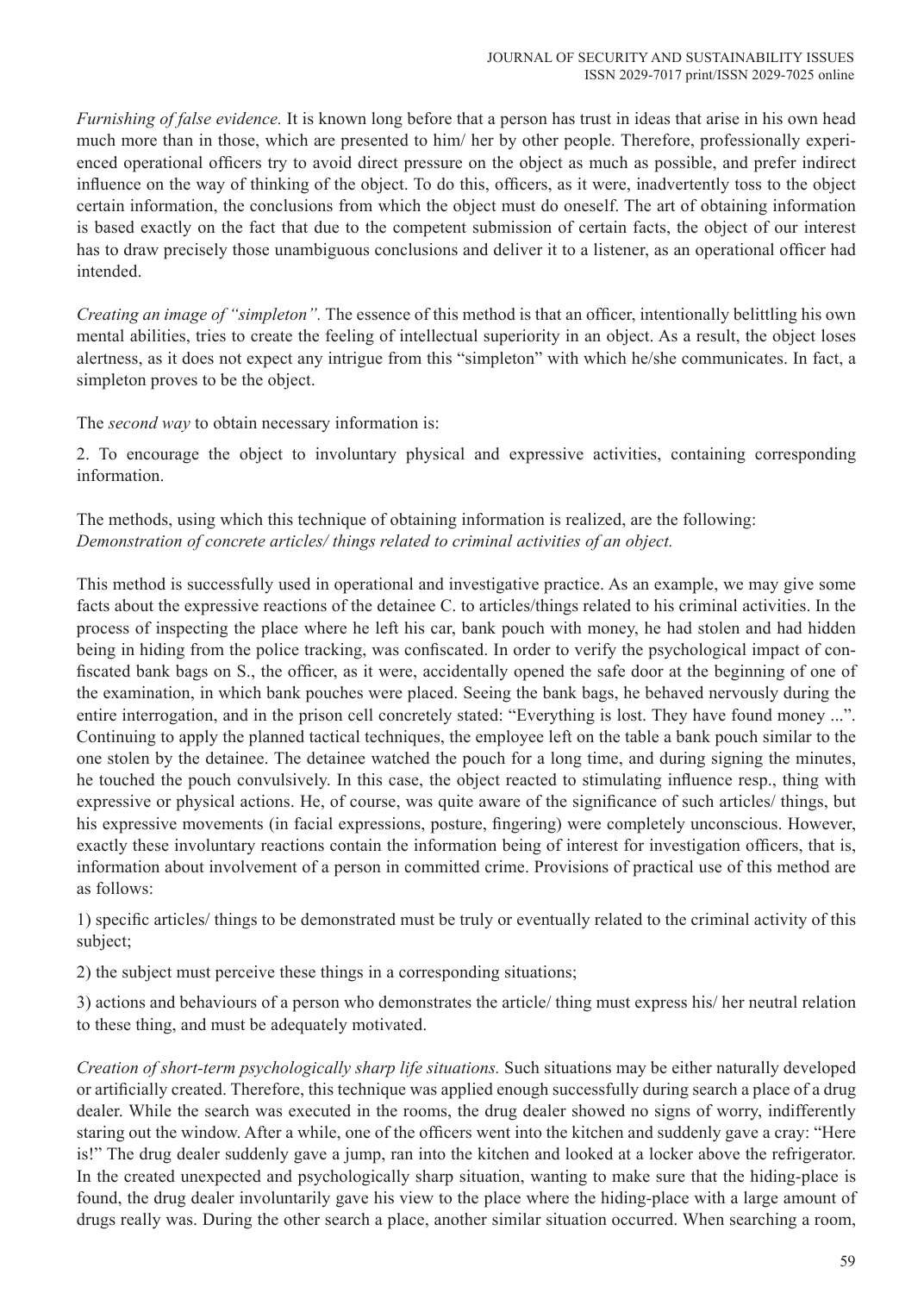at the beginning of the search of a corner cupboard by a policeman, the owner, who behaved quite at ease and even superficially, suddenly fell silent and became gloomy. This alerted the police officers and forced them to move the wardrobe: as a result of which the stolen goods were discovered in the room of the owner, masterly hidden behind a false wall.

The conditions for successful application of this method are:

1) situations to be created must have personal significance for the subject;

2) it is important to choose such a moment for creation of a situation that the subject have to react mandatory to it;

3) actions of the person who uses the situation should follow logically from this situation and should receive appropriate expressive confirmation;

4) mental/ psychological conditions and expressive motions of the object must be thoroughly fixed in response to the created situation.

These motions are subconscious, so the degree of reliability of condition of the subject and his intention reflected in these motions is sufficiently high.

Thus, psychological methods and techniques of obtaining of interested information, outlined in these methods, are based on the general regularities, of unconscious mental phenomena that appear outwardly as unintentional voice reproduction of information, as well as expressive and physical actions of the subject.

One of the aims of the operational activity – influence/impact on persons who have committed a crime, impact on unstable individuals who probably may commit a crime – is achieved by various methods, including also the methods of psychological influence. Specific feature of establishing the truth during execution of operational activities is the necessity to restore the facts or actions which identification in many cases is possible only through evidence of persons who were witnesses or participants. In order to enable reproduction of objectively existing facts as much as possible by witnesses, it is always necessary to provide some assistance to them. This aid, no doubts, may not be anything else that a certain psychological impact. In most cases, events of a crime are a very intricate interweaving of diverse, sometimes even conflicting interests of those persons through whom in the course of operational activities we have to establish the truth about the events and facts. In reality, these contradictions of interests make sometimes situation that some people do not report information deliberately, known to them or purposely distort them. Therefore, during operational activities, in the process of establishing the truth, we have not only to help in reproduction of facts, but also to ensure the reliability of evidence. In this situation, psychological methods of influence create the conditions for obtaining from all persons, which are listed in available materials of the case, correct and complete information about facts, concrete events being of interest for law enforcement institutions which provide necessary impact on persons who intentionally want to hide the truth from the inquiry and investigation, and often deliver false information.

It should be noted that there are a number of principles, without preliminary taking into account of which, the purposes of impact in the course of operational activities may not be achieved:

1. The impact should be carried out taking into account specific characteristics of individuality. Among these specific characteristics of individuality, first of all, the type of temperament and mental condition of individuality at concrete time should be taken into consideration.

2. The process of carrying out the impact requires knowledge of the general regularities of familiarization of information by an individual, of specific of its perception in the communication process, of factors influencing activation of the process of information acquiring onto the thinking process, of the influence of emotional processes onto the mental activities, onto the performed impact.

3. The impact process, its elements, counter-action of a person, on which the impact should be planned and predicted in advance.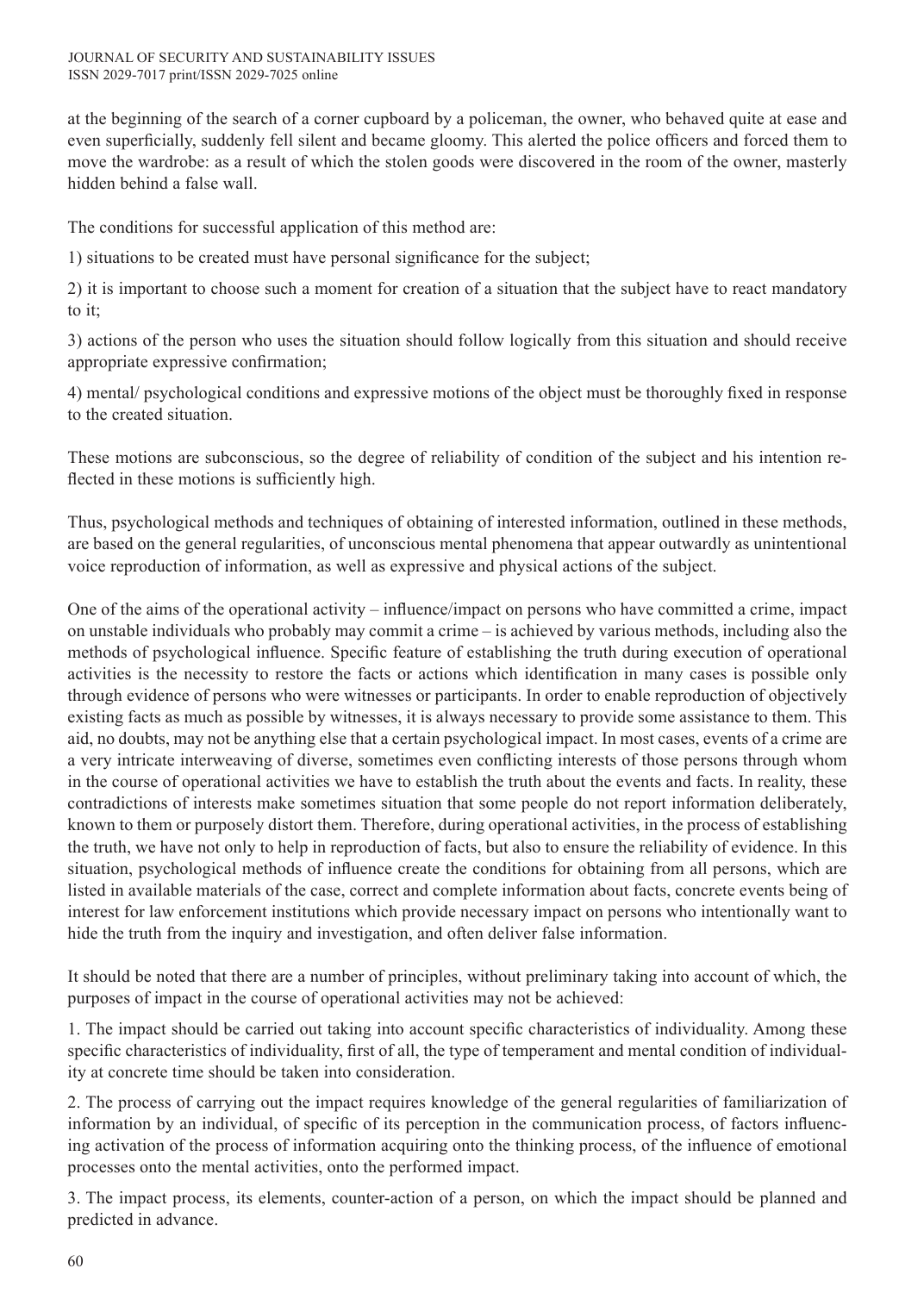4. The positive perception of the impact must be stimulated obligatory. This is achieved in various ways: an indication on achieved results, verbal encouragement, etc.

5. The impact must be strictly limited to procedural competences in all cases, in no case the rights of the impacted person should be violated.

6. When executing impact, it is necessary to take into account external conditions in which the impact is carried out. External conditions should help to achieve impact aims. In all cases, one needs to know, to foresee conditions that may ensure effective application of psychological methods of impact/ influence.

7. When executing impact, it is necessary to provide mental activity of a person to which the impact is directed. The impact will be effective only in the case, if it is actively ensured and perceived. At the initial stage of the impact process, some interest in the conversation should be awaken.

8. The impact during implementation of operational activities should be carefully prepared. So, before executing the impact, the initial data should be taken into account, namely, the data that include information about a person, its behaviour, condition immediately before the impact; determination of final and intermediate aims of the impact; sequence in achieving intermediate aims; facts and circumstances that are possible to use; sequence of such use; information about impact from the side of other persons.

The main methods of psychological impact are as follows – method of delivery of information, method of persuasion, method of compulsion, method of implantation/ suggestion, method of setting and varying of mental/ thinking tasks.

*Method of delivery of information.* Under this method the purposeful transfer of facts, events, knowledge is to be understood. Under the circumstances of operational activities, the method of delivery of information helps to make certain changes and directions in mental processes of a person to whom the impact is applied. The essence of the method lies in the quality that the information gathered previously and transmitted in accordance with a certain order, conditions and technique, includes a person to whom the impact is applied in intellectual, emotional, volitional processes, then is processed by him/ her and leads to the achievement of the anticipated aim of the impact. This method is used for a variety of aims: to assist in memorizing of the forgotten, to change the direction of thinking processes of a person, which gives false evidence; to change settings, views, world outlook; to initiate certain emotional condition.

Information may be perceived by different organs of sense (eyesight, hearing) separately or simultaneously. Information designed for visual perception, in its turn, may be presented to the subject differently. In some cases, it is possible a direct addressing of the attention on a certain object ("look at the icon"), in other cases - to create conditions that provide a visual perception of an object without such addressing, as it were accidentally. Such information may affect the thinking processes and guide them no less strongly. Information may be transferred in the speech in any grammatical form: interrogative, affirmative and negative. The form of delivery of information differently stimulates the processes of mental activity, and may be used in different ways for such impact. During application of various forms of delivery of information, the condition of a person at the time of communication should be taken into consideration. It is also necessary to monitor constantly the impact of information. To do this, it is important to make sure that a person has understood what was said to him/ her, to observe carefully his/her reaction and verbal expression. All of these factors should be considered when planning the impact using this method.

The method of delivery of information may be applied for restoring of information forgotten in the memory. In order to obtain more objective results, it is advisable that the additionally transmitted information would more fully restore that information, which to a person seems that he/ she remember it, and does not directly prompts the replay to a question asked.

The method of delivery of information is widely used also for the change of person's attitude to his/ her behaviour and to the facts delivered by him/ her. The impact by using information is capable to change the volitional decisions of a person, helps him/ her to revise previously chosen course of behaviour. In this regard, this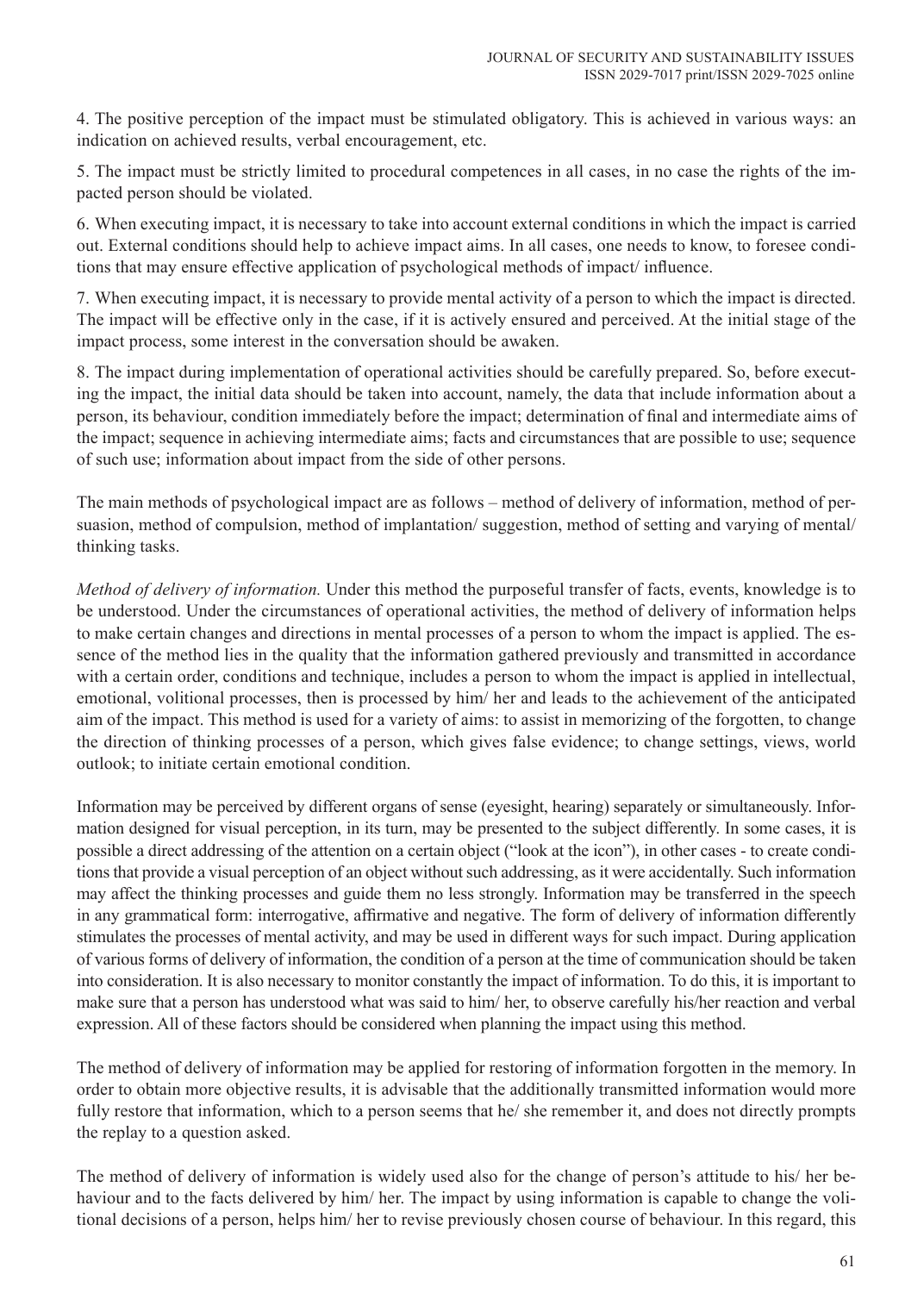method must be widely used in operational activities, resp., in situations when enquired or suspected person reports false facts or hides them.

Method of delivery of information is used in cases when it is necessary to change sharply the emotional state of a certain person. The delivery of additional information may be used to remove the brake action (excitation) by sharp excitation of new strong emotions or by gradually switching of the attention of interested person from the facts, on which his/her thinking activity was concentrated, to other facts.

*Method of persuasion.* The persuasion – this is the main method of impact/ influence. The following is understandable under this method: on the one hand, the diverse influence on the individual with the aim to form certain qualities and to get rid of others ones, and on the other hand - the urge for certain activities. This method is widely used in operational activities. The main components of the persuasion are: providing of information (narration), explanation, proving/argumentation and disproof, as well as the talk.

An important role in urging of a person to activity plays information, which is necessary, because a person before to do something must be convinced that it is necessary and possible to do. Informing appears as a story/ narration, i.e. lively and pictorial explanation of information with the aim to inform the object about facts and findings which are necessary to induce his/her for working. Being free in its form from any canons, the narration/story allows an officer to use in full all of his/her skills to convince and persuade the interlocutor. Telling something to the explored person, the inductive way may be chosen, that is to inspect step by step facts, phenomena, occurrences and then to make generalizations; or - the deductive way may be chosen, that is, first of all to draw general conclusions and then to bring the facts for supporting the conclusion.

The process of persuasion should always help a person to make the right decision, to identify faults and to acknowledge own guilt. The persuasion is in all cases the process comprising always the following basic elements:

- 1) explanation of certain arguments;
- 2) delivery of information confirming correctness of stated arguments;
- 3) hearing of doubts and objections of the person to be persuaded;
- 4) explanation of new arguments taking into account objections;

5) repeating of certain arguments and elements of delivered information with the aim to make more perfect impact onto mental processes of the person to be persuaded.

When implementing the persuasion, the following should be taken into account: all the positive features and qualities of the person to be persuaded; appropriate accentuation of the attention on them, using also the opposition to their characteristics and settings of other objects. It is very important to identify the points of hesitation, doubt of the person to be persuaded. In this regard, in the process of applying of the method of persuasion, the careful examination of personality; observation of his/her reactions, changes in behaviour, facial expressions, gestures, and so on, should be continued.

A prerequisite condition of use of persuasion methods is establishing of psychological contact, which usually is characterized by positive attitude to the person who makes persuasion, as well as by desire to perceive his her arguments.

*Method of compulsion/ coercion.* It is known that it is not always possible to achieve success by influencing a person with persuasion. Sometimes, it is necessary to use also compulsion/ pressure. However, it should be noted that "naked" compulsion, insulated from the persuasion, is destructive in many cases. It is important that the object of influence, to some extent, would be conscious of inevitability of coercive measures taken to him. This is possible to achieve, as a rule, in the case when the compulsion is preceded by persuasion.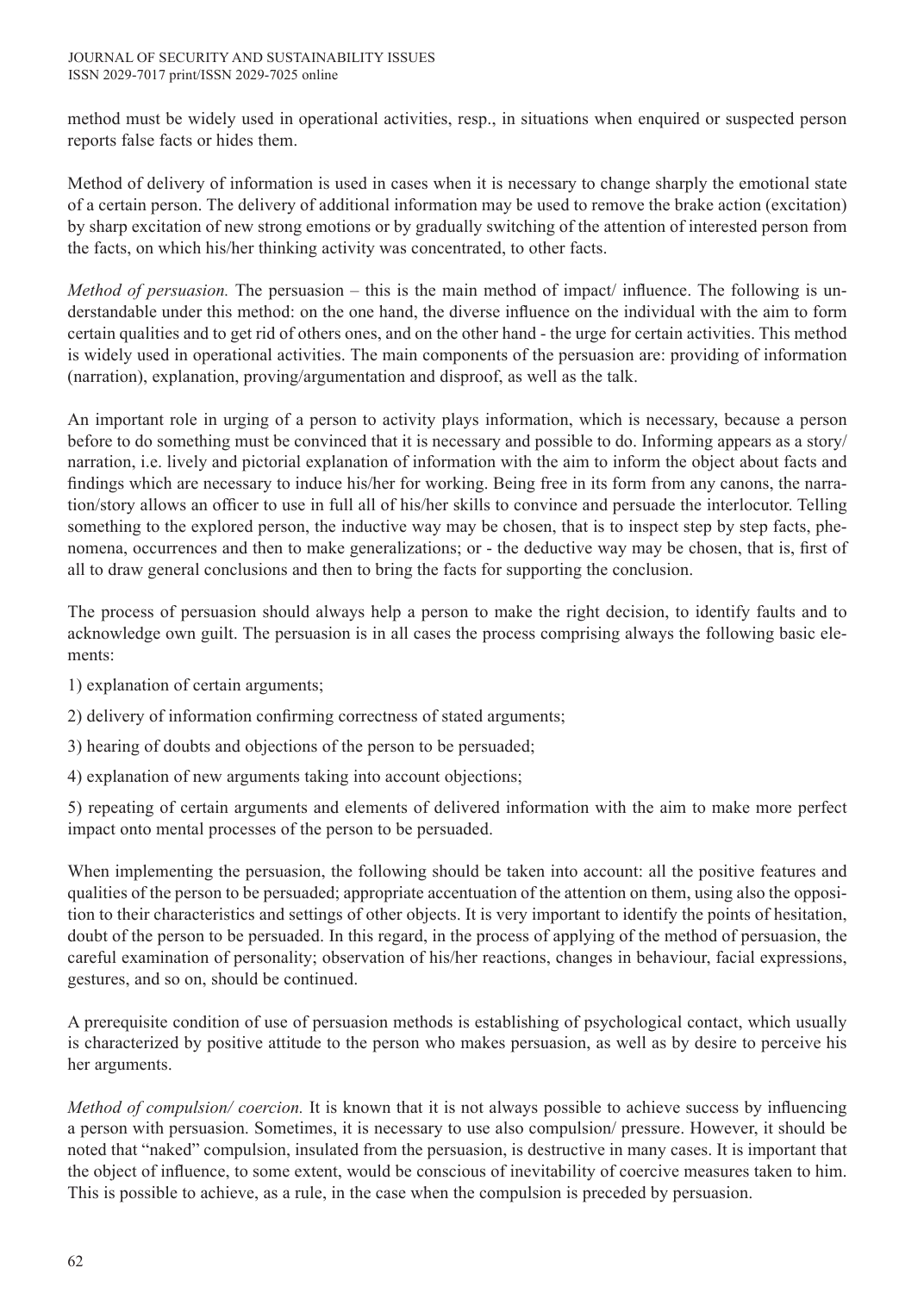By its nature, compulsion is divided into physical one (is not examined) and psychological one. Psychological compulsion acts as an encouragement of interested person to a particular activity, unlike to his/ her wishes. In the process of psychological compulsion, the object executes an order in the condition of a strong internal protest. Only external circumstances force him to obey. Therefore, an essential condition for the use of the method of compulsion is an external precondition. If such precondition is absent, the compulsion becomes senseless. In the circumstances of operational activities, the feeling of fear acts as a precondition for compulsion, which in its primitive form is associated with the unconditioned defensive reflex and most elementary is manifested in the mechanisms of self-preservation. It is known, that the fear is caused and becomes stronger, when a person is aware of and sometimes suffer sharply from his/ her vulnerability and weakness. The officer has to know this regularity and has to understand clearly that the fear has little effect on a strong person. For an unstable person, the fear is a very strong stimulating factor. This means that the compulsion is related not only to external factors, but also, of course, to internal, psychological ones. As a rule, the fear arises mainly because of the verbal impact.

It should be noted that when assessing the possibility of using compulsion to a certain person, you have mentally to take his/ her point of view and draw conclusions whether the feeling of fear arises in this person, for example, after the presentation of compromising materials to him/ her. If a person, after understanding of situation, will evaluate it for him/ herself as dangerous, he/ she will be encircled by fear to some extent. The use of compulsion is justified in this case. However, if the object did not see danger in this situation, and fear does not arise, the use of compulsion will be senseless.

The basic techniques of psychological compulsion during activities of operational officers are prohibition, categorical demand, warning and menace/ threat.

*Prohibition* acts in two ways:

- a) the prohibition of impulsive actions;
- b) the prohibition of unpermitted behaviour.

*Categorical demand* includes a strong command/ order and may be effective only if an officer has a great authority/ influence on the object. In other cases, this technique may be useless and sometimes even destructive.

*Warning*, The sense of warning is that an officer provokes in the object anxiety/ alarm, and, respectively, on it base – the desire to prevent negative consequences for the object. The tone is very important part of the warning, in addition to the content. It should be impressive, with elements of threat. All this makes an obvious pressure on the object and causes in his/ her mind mostly negative feelings; and predominance of anxiety and fear regarding the consequences of their behaviour arises. This is what motivates the object to comply with the requirements of an officer.

*Menace/ threat* crowns the hierarchy of psychological compulsion, bringing the object to the strongest emotional experience, creates feeling of fear. In order to apply the anxiety, it is necessary that it should cause feeling of fear to the object. Some people are very resistant to feeling of fear. Therefore, it is quite difficult to apply compulsion to them. In order to influence such persons psychologically, the method of suggestion is applied.

*Method of implantation/ suggestion* – one of the means of mutual influence of people in the process of their communication. The specific of implantation is expressed in the fact that it affects the behaviour of the influenced object invisible for him/ her. Uncontrollably penetrated into psyche, implanted idea is realized in the form of actions. However, the person evaluates his/ her actions as self-evident.

Operational activities, saturated by various elements of communication, are a wide sphere for implantation. Hence it is clear that the mastery at least of a part of implantation methods is very important for an operational officer. The implantation, as a method of influence onto a person, is a psychological impact perceived by an object without proper control of consciousness. The suggesting influence is based on the specific quality of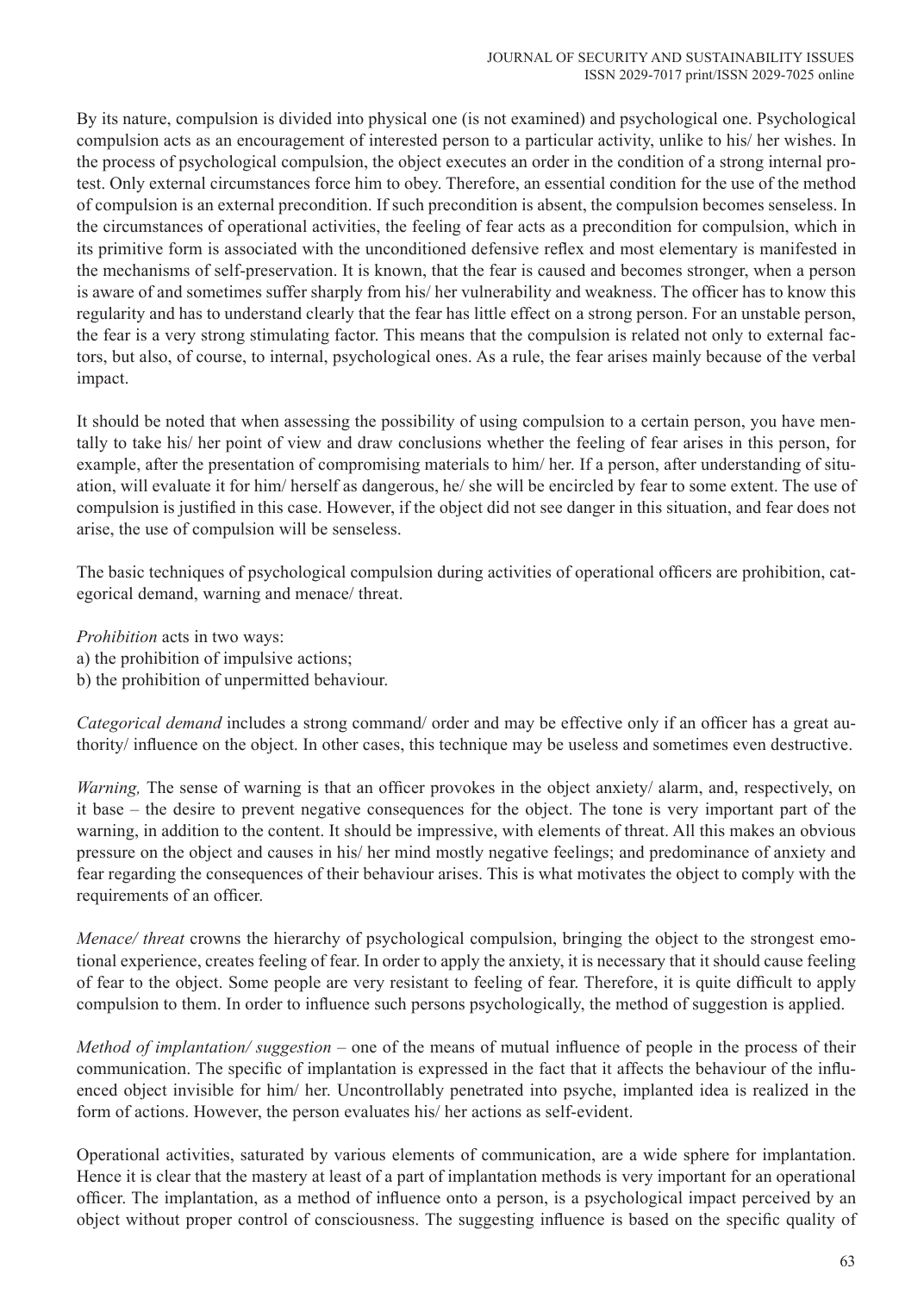the human psyche - suggestibility, i.e. the ability to perceive the implantation/ suggestion. In order to use the methods of implantation, we must be able to identify suggestible people. The degree of suggestibility depends mainly on the nature of the social role of an individual, an abrupt change of which, as a rule, creates favourable conditions for increase of suggestibility. And on the contrary, increase of the importance of the executed social role leads to the increase of independence of an object, based on a critical attitude to own actions. However, a number of circumstances should be taken into consideration. In particular, the older is the person, the harder he/ she is influenced. The reduction of suggestibility occurs gradually, in the course of education, social interaction and practical activities of individuals. Educated people are less suggestible than uneducated. Suggestibility depends also upon the level of cultural development of the nation. It should be noted that women are generally more suggestible than men. However, if a woman takes a long time prestigious position in society or if she acts as a leader, her level of suggestibility may be lower than that of a man.

To ensure the implantation/ suggestion, it is necessary to "place" the person, which will be implanted, into a specific background condition in which he/she would be "deaf" to everything except the information of a person performing implantation. The most simple, but at the same time also the most reliable method of adoption of the person, to be implanted, into a background condition, is relaxation of this person; and about effectiveness of relaxation may be judged according to a number of indications: body lean back on the backboard of a chair, blushful face, bright eyes, freely straddled legs, straightened out hands, etc.. Figure bent down over the table, bent legs, wandering eyes, wrinkles on the forehead and vertical folds on bridge of the nose point to the stress condition of the object.

*Method of setting and varying of mental/ thinking tasks.* The impact/influence is carried out not only by delivery of certain positive information. The informational impact may occur in the form of the question – mental/ thinking task. Its main essence is setting of tasks with the aim of development, direction of thinking processes of persons to whom the impact is executed. The impact is executed:

- 1) by techniques of setting task (question);
- 2) by orientation of thought processes as a result of formulation of a task (question);
- 3) by assistance in solving of thinking problem.

By assistance of setting mental tasks, the process of analysing of own actions and behaviour is stimulated. This is an indispensable condition for acceptance of certain decisions of will, for changes of attitude to own behaviour and actions. This may not be achieved only by delivery of information or solely by persuasion. It is necessary that active processing of all facts, all delivered arguments, would be made by a person, who is influenced. The method of setting mental/ thinking tasks fulfils exactly this role.

This method is widely used in operational activities also when uncovering false evidence. The fact is that a person who knowingly gives false evidence has two mental models of the event, about which the evidence is given. One model represents an event in the form as it was in reality, and the other model - delivered version of the event. The presence of these two models leads to complication of mental filtrations after setting a mental task – a question. The person who gives false evidence seeks to combine these two models in details as much as possible- only in such a case the false version will be believable. In condition of such complicated mental work, using efficient formulation of questions, varying them, by unexpected formulation of questions, by hiding the main question with series of small, insignificant questions – the situation appears, when a person, who is influenced by this method, does not manage to control the relevance of the question to the model of the true events and reports facts related exactly to this and not to the fictional event.